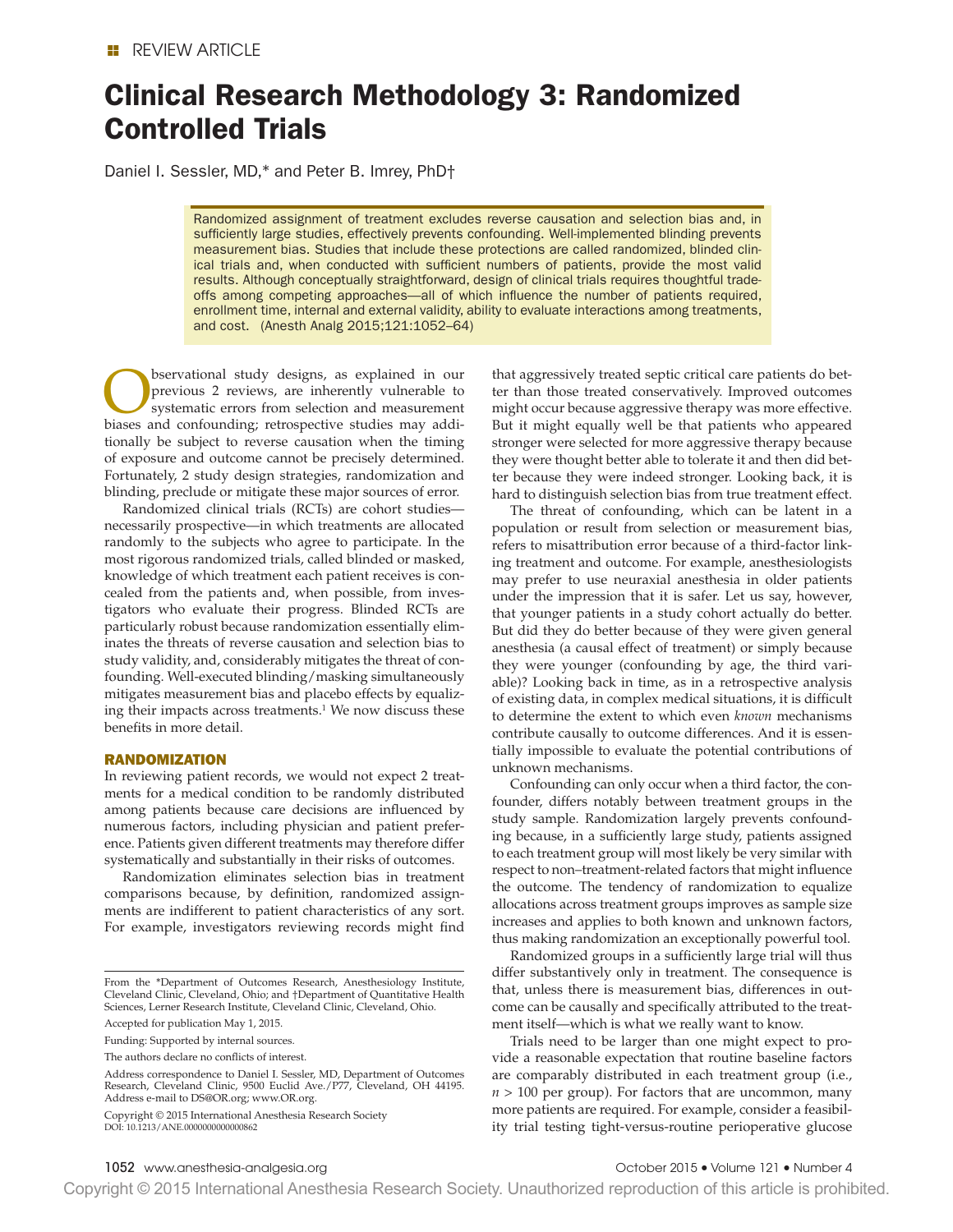control with 25 patients per group. It is unlikely that average age or weight will differ greatly between the 2 groups. But it would not be too surprising if, by bad luck, 1 group had 14 diabetic patients and the other had just 7. Such a large disparity will occur about 1 in 12 trials of this size, just by chance. But diabetes mellitus obviously has substantial potential to infuence the investigators' ability to tightly control glucose concentration. Baseline inhomogeneity, that is, the disparate numbers of patients with diabetes mellitus, would then complicate interpretation of the results of an otherwise excellent trial.

One approach to avoiding baseline heterogeneity is increasing the sample size. Larger sample size lowers the risk of any given level of heterogeneity across all potentially important factors, including unknown confounders. But when there are a limited number of obviously important uncommon factors, an alternative is to stratify randomization (i.e., randomize separately in groups distinguished by the values of these factors), using one of several possible devices that restrict the results so that each factor is distributed roughly evenly across treatment groups. This process assures that even uncommon characteristics, if included in the stratifcation, will be roughly comparably distributed across treatment groups.

With electronic randomization systems, such as those accessed in real time via the Web, it is possible to include various levels of stratification without difficulty. In multicenter studies, permuted-block randomization is virtually always used because site-related variations are assumed to be a substantial potential confounder and a given site may not enroll enough patients to assure baseline homogeneity. In this process, random treatments are assigned in small sequential blocks of each site's patients, so that different sites' patients are comparably distributed across treatment groups at the end of each block. Block sizes are concealed from clinicians enrolling patients, and often changed, so that enrolling clinicians and other investigators are masked to the allocation process and cannot know the next patient's treatment assignment.

Although theoretically straightforward, randomization can be tricky in practice. For example, patients may agree to participate in a randomized trial but then drop out if they are not assigned to the novel treatment they wanted. Similarly, consented patients may remove themselves from a study based on perceived lack of benefit or complications. To the extent that patients drop out of studies nonrandomly, there remains potential for selection bias.

# BLINDING

Clinical measurements, no matter how carefully taken, are rarely precisely accurate. Preservation is imperfect, biosamples degrade, batches of reagents and biologics vary, human operators processing samples are inconsistent, and radiologists and pathologists vary in their interpretations of images and biopsy specimens, which are themselves of variable quality. But these sorts of errors occur randomly, with underestimates likely to be balanced by overestimates over large numbers of measurements. Consequently, in clinical trials, such errors are equally likely to favor 1 treatment group over the other and very unlikely to favor either substantially when averaged over large numbers of tests. Random error adds variability to results, which degrades

statistical power, but power can always be augmented by increasing the numbers of patients and/or measurements.

Nonrandom errors that affect treatment groups differently are a major threat to study validity. Measurement bias, that is, error resulting from distortions of a measurement process, and thus not expected to average out over many measurements, can compromise even large RCTs. For example, suppose investigators are evaluating the effect of a new drug on postoperative nausea and vomiting. And let us say that both the investigators and patients know whether they have been assigned to the experimental or control group. Does knowing the treatment infuence the amount of nausea and vomiting reported? It almost surely does: patients (and some physicians) typically assume that the novel treatment is better, and overestimate its benefits, even when the new treatment is actually a placebo or the same drug as in the control group.<sup>2</sup> They make this assumption even though superiority is actually unknown, and comparing the novel and conventional treatment is the entire point of the study. The effect is so strong that IRBs typically forbid investigators to describe the experimental treatments as novel because patients assume "new" implies "new and improved."

Overestimation of benefts is, of course, most likely with subjective outcomes such as pain or nausea and vomiting. But improvement also occurs with supposedly objective outcomes, possibly because patients expect to do better and that expectation alone improves physical characteristics such as immune function. Improved outcomes are welcome of course, but it would be a mistake under these circumstances to conclude that the novel therapy *caused* the improvement. The same logic applies to complications, which are often underestimated for novel treatments.

Fortunately, if done effectively, blinding can largely eliminate measurement biases by equalizing errors over treatment groups so they do not skew treatment comparisons. Blinding in research is defined by concealing which treatment a patient actually receives. Full blinding prevents bias in the measurement process because patients, clinicians who treat them, and all who evaluate their health outcomes do not know which treatment—the experimental or control has been provided. Patient responses, and the processes by which physicians and investigators measure them, are thus not affected by their impressions about the superiority of novel treatments. Any inherent biases in the measurement process, whether random or systematic, are experienced by each study group equally and will tend to cancel out of the intergroup comparisons.

# RANDOMIZED AND BLINDED STUDIES

In retrospective analyses of treatment outcomes, which by definition involve looking back in time, it is difficult to determine whether outcome differences result from baseline differences in the group characteristics (selection bias), a third factor (confounding), nonrandom measurement errors (measurement bias), or from the treatment itself (the relationship of interest).

Limited ability to recognize distortions from bias and confounding weakens retrospective studies. But in prospective cohort studies, treatments can be randomly assigned to prevent selection bias and minimize confounding; furthermore, participating patients and clinicians can be blinded to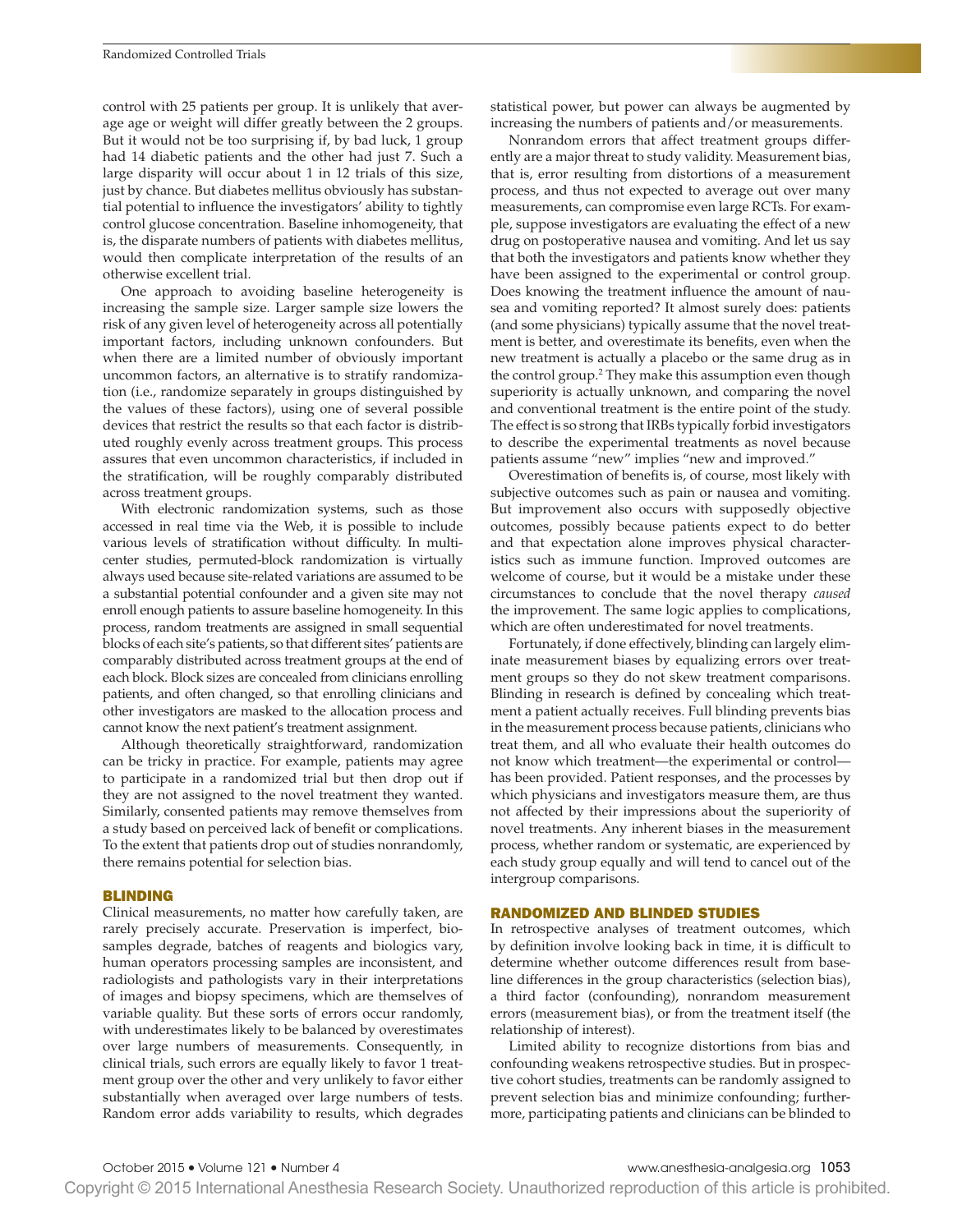prevent measurement bias. Studies that incorporate the protections of randomization and blinding are called randomized, blinded clinical trials. And because the major sources of error are limited in such trials, they are considered to provide the highest level of clinical evidence.

Before randomized trials, it was difficult to objectively evaluate treatment efficacy, leading Oliver Wendell Holmes to comment: "If all our drugs could be sunk to the bottom of the sea, it would be all the better for mankind—and all the worse for the fishes." Amazingly, the first major randomized trial, which evaluated streptomycin as a treatment for tuberculosis, was not conducted until 1948. Clinical trials have thus been an established part of medical research only for about the past 65 years.

Of course designed experimentation can only be done prospectively. And enrolling, treating, and monitoring a sufficient number of patients may take many years and considerable expense. Thus, trials should be considered a scarce resource and used to address important questions supported by compelling mechanistic understanding and, preferably, reasonable animal and previous human experience.

# CONTINUOUS VERSUS DICHOTOMOUS OUTCOMES

Clinical signs of disease risk or progression, and thus prognostic of outcomes, are often measurable as continuous variables, even though the outcomes they predict, and which patients directly perceive, are typically dichotomous or categorical. Examples include QT interval in relation to nonperfusing arrhythmias, such as torsade-de-pointes; diastolic blood pressure in relation to myocardial infarction or ischemic stroke; and creatinine clearance in relation to development of end-stage renal disease. The first example is typical in that QT interval per se cannot be detected by patients and would only interest them to the extent that it might predict something they do care about, such as having a cardiac arrest. That said, many continuous outcomes are clinically and economically important, such as length of critical care, duration of hospitalization, months of severe pain, or quality of life.

Continuous outcomes are easier than dichotomous outcomes to study because continuous markers or mediators can often be usefully evaluated without awaiting ultimate patient outcomes, which can involve extended patient surveillance. Moreover, because comparisons of patients with respect to dichotomous outcomes can only be of 4 sorts: both yes, both no, yes/no, or no/yes, whereas numerical values can be ordered and scaled by distance, there is simply more information in numerical markers than dichotomous outcomes, even when the latter are far more important. A consequence is that more patients must usually be studied to reliably distinguish treatments on the basis of dichotomous as compared with continuous outcomes, a difference that increases for infrequent events.

As thus might be expected, many and perhaps most clinical trials designate continuous variables rather than more important dichotomous variables as their primary outcomes. There is an implicit assumption that what improves the continuous predecessor will similarly benefit the later patient outcome, although this does not always prove to be the case. Despite the costs, ultimately, decisions about comparative beneft to patients are thus best based on

unambiguous dichotomous outcomes that damage patients in perceptible ways.

# SUBJECT SELECTION

When selecting participants for clinical trials, there is inherent tension between the scientific requirements of demonstrating treatment benefit conclusively and the desire for results that are widely clinically useful. This relates to the distinction between internal and external validity of a study.

Internal validity denotes the strength of design and analysis of a study in protecting from spurious conclusions about similar participants such as might otherwise arise from reverse causation mix-ups, selection and measurement biases, confounding, and chance. External validity refers to applicability of research results to persons different from participants, conditions different from those of the trial, other doses, other routes of administration, or even other agents within a given pharmaceutical class.

Restricting participants to a near-homogeneous group reduces outcome variability, which reduces the sample size, time, and cost needed to obtain statistically significant differences between treatments, assuming one exists. It can also narrow the spread of potential confounders, which limits the distortion confounding can produce. It is also reasonable and ethically appropriate to restrict enrollment to patients who are (1) especially likely to benefit from the experimental intervention and (2) unlikely to suffer complications. A consequence is that most clinical trials evaluate only small subsets of potential populations of interest.

Although there are compelling reasons to restrict trial enrollment, technically results of any trial apply only to patients similar to those who were studied. The problem is that many randomized trials are nonrepresentative, failing to include even substantial minority populations, along with subjects who cannot read, do not speak the dominant language, or have cognitive impairment, all of which complicate obtaining valid consent. Because enrollment is often highly restricted, many trials suffer from poor generalizability; that is, results may extrapolate poorly to the great majority of patients who might benefit from the experimental treatment.

The difficulty, of course, is that clinicians rarely care for patients whose characteristics and background closely match those who participated in relevant trials. In clinical practice, we thus need to make reasonable extrapolations from existing data to our patients. Extrapolation is almost always preferable to the alternative (best clinical judgment or "making it up"), but confidence in various extrapolations, especially among competing study results, is enhanced when studies include broad populations. In practice, realworld applications of new treatments usually prove to be less effective and more toxic than reported in clinical trials. Table 1 summarizes the advantages and disadvantages of loose and tight clinical trial enrollment criteria.

Generally speaking, observational studies such as retrospective cohort analyses tend to include broad populations. Consequently, their results, if correct, tend to generalize well. However, their internal validity is often degraded by unknown amounts of confounding and selection and measurement bias, making it difficult to assert correctness confidently. Tightly controlled clinical trials with restrictive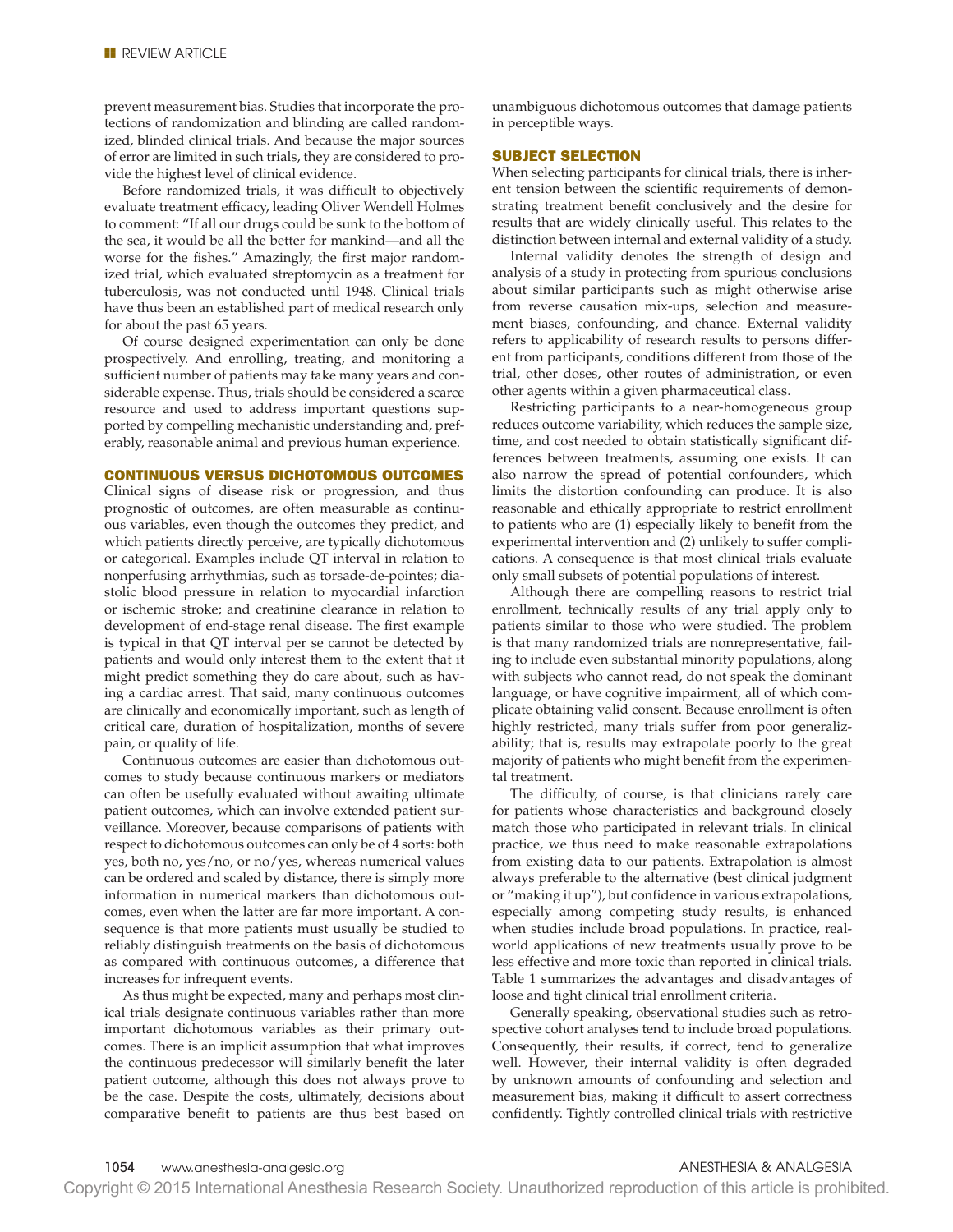# Table 1. Subject Selection Strategies

Tight criteria

| Reduce variability and sample size                        |
|-----------------------------------------------------------|
| Exclude subjects at risk of treatment complications       |
| Include subjects most likely to benefit                   |
| Mou restrict to advanced diseases, compliant potients, of |

 May restrict to advanced disease, compliant patients, etc. Slow enrollment

 Best case results (compliant low-risk patients with ideal disease stage) Loose criteria

 Include more real-world participants Increase variability and sample size Speed enrollment

Enhance generalizability

enrollment have the opposite problem. Randomization and blinding limit bias and confounding, resulting in high internal validity; however, trial external validity often suffers as a direct consequence of tight enrollment criteria.

A further factor to consider is that the results of even the best clinical trial apply to the typical patient in each group. But it remains possible—and perhaps probable—that a treatment that on average is beneficial might be harmful for particular members of the group. Similarly, toxicity might be substantial for certain members of a particular study group, even if on average toxicity was less with the designated treatment. In fact, such divergent results are sometimes predictable and are termed practice misalignments.<sup>3</sup> They result when enrollment criteria are broad and the study intervention is one that is typically titrated by clinicians; for example, designating fixed low and high concentrations of vasopressors for treatment of sepsis, rather than allowing clinicians to titrate lower concentrations for less severe disease and higher concentrations in more critical patients.4

### CROSSOVER TRIALS

The prototypical clinical trial is a randomized and blinded parallel-group prospective cohort study. In such studies, patients are randomly assigned to 1 of ≥2 treatment groups, and patient outcomes are compared among these groups. Statistically, the challenge with this approach is separating background population variability from the treatment effect. If the treatment effect is large (say comparing a highly effective treatment with placebo), it is often easy to isolate the effect of an experimental treatment. But in an era where there are many effective treatments for most conditions, the much more common problem is to identify small incremental benefits. And those can easily be obscured by natural variation in the population.

An alternative to comparing ≥2 groups of different patients is thus to randomly compare ≥2 treatments in the same patients, that is, use a crossover design.

Specifically, a single group of subjects is exposed to ≥2 treatments, with each patient crossed over from one treatment to another in a random order. This approach is statistically efficient because the comparison is between treatments within each patient. Patient variability across the population thus largely drops from the analysis because, instead of comparing patients with other patients to determine treatment effects, the response of each patient to a treatment is first compared with his or her own responses

to other treatments, and these within-patient differences in responses are then aggregated across patients.

The more that patients vary from one another, the greater the increase in sensitivity—statistical power—to detect a treatment benefit between paired *t* tests and related methods used in a crossover trials and unpaired *t* tests and related methods used for parallel-group trials. The biggest advantage of crossover trials is thus that, by minimizing the effects of population variability, it is easier to observe specific intervention effects, and with far fewer patients than would be needed than with a parallel-group approach.

Unfortunately, however, substantial limitations of crossover designs often preclude their use. For example, they assume that the underlying disease process is static over the trial's duration and that treatments have no permanent residual effects, so that the condition of a patient when the second treatment is initiated is no longer affected by the first treatment and is similar to when the study started. Surgery, for example, never qualifies and often a wash-out period of no therapy is required to restore the patient to a baseline state. A corollary is that crossover trials can only evaluate transient symptoms and signs, mediators, and soft outcomes such a laboratory tests, patient function, or hemodynamic responses. They are thus perfect for comparing ≥2 analgesics for control of persistent and stable pain or of statins for blood cholesterol reduction. But crossover designs cannot directly address far more important questions, such as which statin most reduces the risk of a heart attack or mortality.

# FACTORIAL DESIGNS

Factorial designs have been used in other fields for decades, but only recently have they become well established and increasingly common in medicine.<sup>5</sup> The basic approach is to *simultaneously* randomly assign patients to ≥4 interventions. For example, patients in a single study might be randomly assigned to clonidine or a placebo for clonidine *and* to aspirin or a placebo for aspirin. The randomization might be arranged so that the fraction of patients given 1 treatment, say clonidine, does not depend on whether or not the patient receives the other treatment, say aspirin. This avoids confounding, that is, contaminating, the effect of 1 treatment with that of the other, so that the overall clonidine effect can be evaluated without regard to aspirin, and vice versa.<sup>6,7</sup> These overall results are called marginal effects because, when results are conventionally described in a 2 × 2 table with rows representing 1 treatment axis (e.g., clonidine or clonidine placebo) and columns representing the other (aspirin or aspirin placebo), they appear at the edges, or margins, of the table. Effectively, then, 2 studies are conducted simultaneously in the same group of patients. This approach is obviously efficient, in that 2 hypotheses can be tested with only slightly more patients than would be required for each question alone.

Another important beneft of factorial designs is that they allow investigators to evaluate effect modifcation, that is, the interaction between treatments, as well as their marginal effects. Consider, for example, a large trial of clonidine versus placebo and consider a separate large trial of aspirin versus placebo. The results of the first would presumably clearly identify the beneft (if any) from clonidine, and the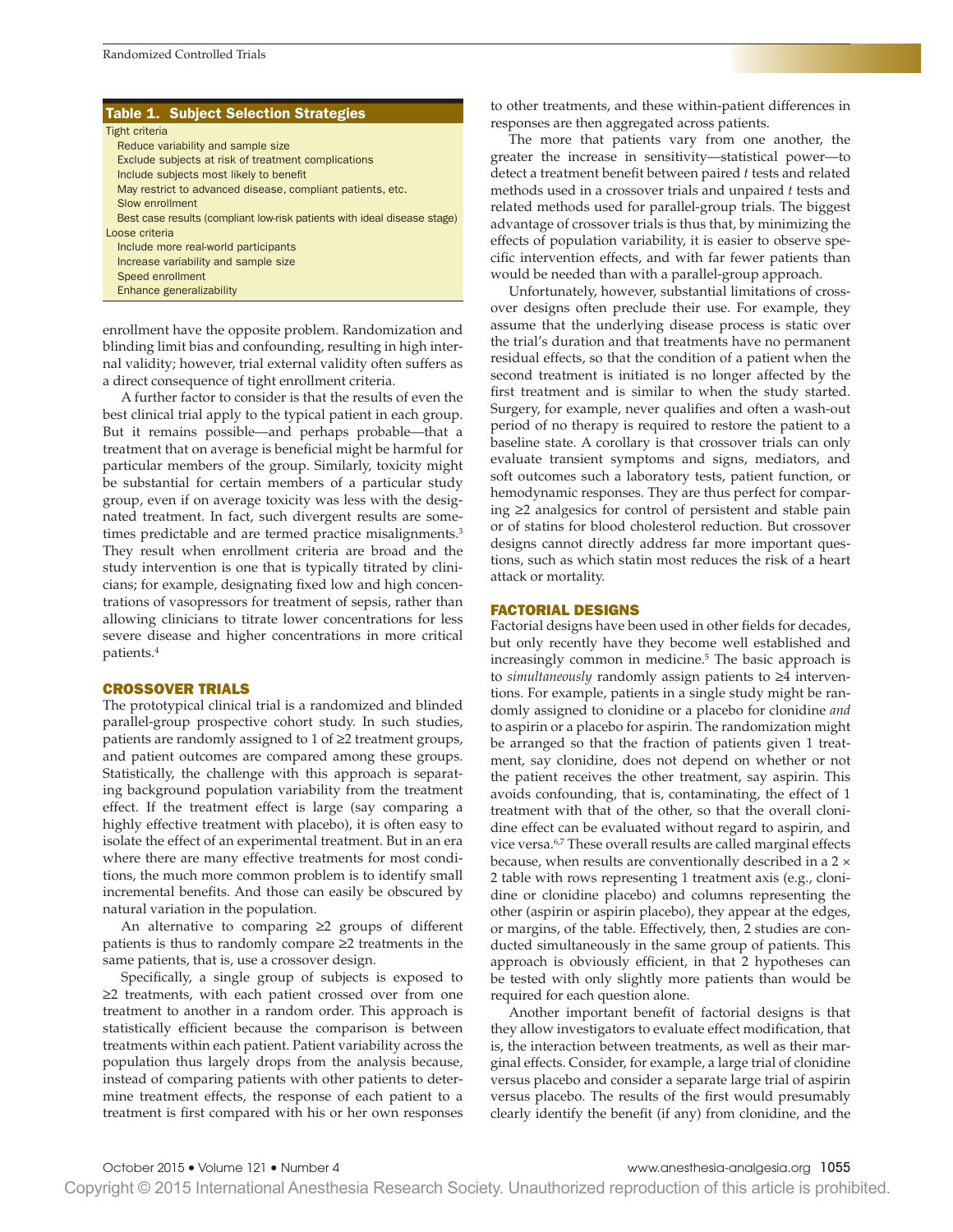results of the second would identify the effects of aspirin on the designated outcome. But no matter what the results, clinicians would reasonably ask what might be expected when the 2 treatments are combined.

The answer to that important question cannot be determined from 2 independent trials but is readily available from an adequately powered factorial trial. Note, however, that interactions are typically smaller than main effects and thus require larger studies to reliably detect. Moreover, once an interaction is detected, the study, in effect, breaks into pieces because the effect of each treatment now must be evaluated separately with and without the other, with only half the original number of patients available to do this, and thus losing an important beneft of the factorial approach.

A disadvantage of factorial trials is their increased complexity, both in study conduct and potentially in interpretation. Another disadvantage is that each intervention usually has at least slightly different contraindications, but only patients who can be randomly assigned to *each* potential intervention can be included, thus narrowing the group of eligible patients.

A complex anesthesia study using a 6-way randomization of various antiemetic strategies and powered not only for marginal effects but also for second- and third-level interactions among the treatments exemplifies the strengths and limitations of such designs.<sup>8</sup>

# BEFORE-AND-AFTER STUDIES AND CLUSTER TRIALS

Many patient characteristics—such as smoking status, race, sex, and obesity—cannot be randomized. Other interventions, such as changes to health systems per se, for example, introduction of electronic records, a new billing system, or a clinical pathway, cannot be randomized on an individual basis. These require extensive system and behavioral changes, months or years to implement, and cannot be undertaken or reversed on a patient-by-patient basis. But such system interventions are arguably among the most important changes to evaluate, with huge potential impact. How then to study them?

The most common approach for evaluating system interventions is a before-and-after analysis. However, this is a weak study design because it is nearly impossible to account for 4 important sources of error. The first is that most aspects of health care improve over time. And although it is tempting to attribute improvement to a specific intervention of interest, many aspects of care inevitably change simultaneously. The intervention of interest is thus confounded by other simultaneous interventions or other changes, which are often unrecognized, such as subtle caregiver behavioral changes.

Consider surgical wound infections. The monthly incidence of surgical wound infections varies considerably, even in large high-quality hospitals. Why the incidence varies remains unknown, which speaks to the many factors contributing to this key safety and quality metric. When wound infections spike, as they do from time to time, high-quality hospitals recognize the problem and evaluate ameliorative approaches. Almost inevitably, this involves discussions among infection-control specialists, nurses, surgeons, and anesthesiologists. But it also involves

environmental experts who assess operating room airflow, flter integrity, and bacterial colonization of caregivers and the air-handling system. Simultaneously, there is renewed focus on hand washing, surgical-site preparation, and proper draping.

The attentions of all these experts and efforts among caregivers are invariably successful, and the surgical wound infection incidence soon returns to the expected level. But why? A likely reason is that the high infection incidence that triggered concern was simply random variation and never refected a systematic increase that would be expected to persist. If so, the infection incidence's subsequent return to baseline level was simply regression-to-the-mean, the third major problem with before-and-after studies.

Let us say, however, that the original increase in the wound infection incidence was real and that the subsequent return to baseline risk refected enhanced care. Even assuming real improvement, a major problem with beforeand-after studies is that it remains unrealistic to attribute improvement to a single intervention because several were introduced simultaneously, and it is essentially impossible to determine the extent to which the beneft of one was confounded with the benefits of others.

The fourth weakness of before-and-after studies is the Hawthorne effect. The term was introduced by Henry Landsberger based on studies conducted at the Hawthorne Works, a Western Electric factory near Chicago.<sup>9</sup> What Landsberger noticed was that tiny environmental changes (such as more illumination) improved productivity and satisfaction, but only briefy. In fact, most any change briefy improved productivity—including subsequently reducing illumination levels! But because the improvements were not sustained, he correctly concluded that they resulted from employee engagement in the process rather than the environmental change per se.

The Hawthorne effect is undoubtedly useful in that worker engagement improves quality and satisfaction. For example, anesthesiologist-driven changes in departmental call schedules improve satisfaction even when the total workload is unchanged. Skilled chairs thus encourage member-driven process improvement discussions because engagement in this very process improves quality and satisfaction. The difficulty is that before-and-after studies often attribute all improvement to a specific factor, ignoring the very real improvement that comes just from the *process* of discussing changes (to say nothing of other simultaneous improvements).

An alternative to before-and-after studies, with all their weaknesses, is cluster randomized trials. Cluster randomization refers to randomly allocating treatments to entire groups or clusters, in a one-for-all fashion, en masse. Clusters might consist of classes attending continuing medical education events, all patients of individual primary care providers or entire group practices, patients or clinicians at individual outpatient clinics affliated with a health care system, or groups of employees of several different hospitals.

The difficulty, of course, is that entire care systems within a hospital, or even entire hospitals, need to be randomized and each becomes a unit of analysis. Statistically, each care unit or hospital is treated more-or-less the way a single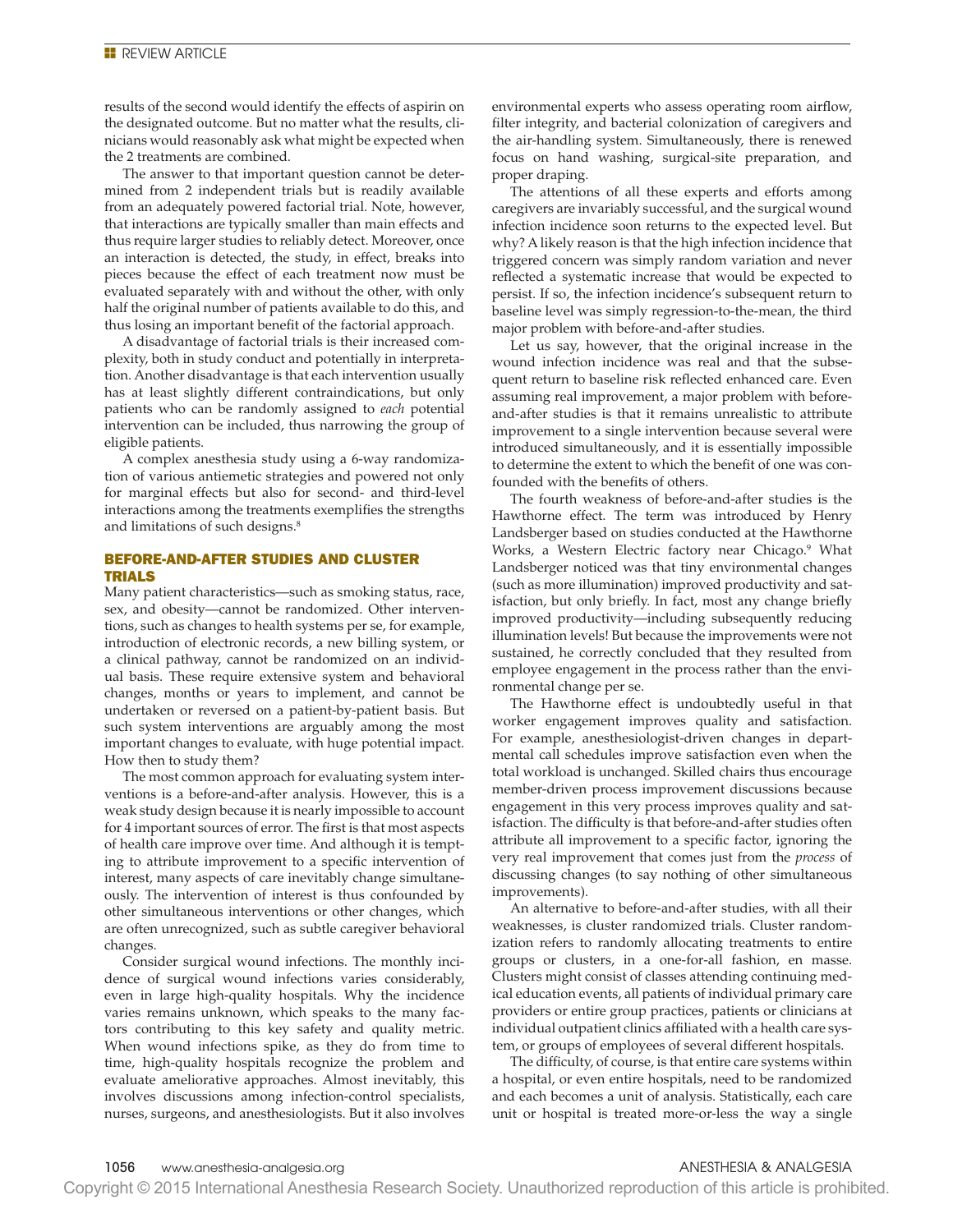patient would be in a conventional trial. In other words, statistical analysis is not based on the number of patients but on the number of units that are randomized. Considering the logistical challenges and cost of such trials, it obvious why they are uncommon although well-conducted cluster randomized trials can yield invaluable information.<sup>10,11</sup>

Escalating costs of large RCTs have prompted consideration of other ways to accrue and study large numbers of patients quickly at low cost. One possibility is an alternating intervention trial, a nonrandomized extension of a quality improvement demonstration approach that we mention here because of its utility and importance under special circumstances, especially when combined with electronic data capture.

Quality improvement projects typically at most use a before-and-after approach to evaluating treatment effect. For example, surgeons might switch to a new skin preparation routine and then evaluate the incidence of wound infection before and after the change. Very often, the switch will appear salutary—but quite possibly because of unrecognized concomitant changes, regression to the mean, or the Hawthorne effect. The true beneft (if any) of the new skin preparation technique is essentially impossible to determine with this approach.

Now consider an alternative and stronger study design. Say an anesthesia department is considering switching from sevoflurane (more expensive but shorter acting) to isoflurane (less expensive but longer acting) but is concerned the switch might prolong hospital stays. Instead of simply changing anesthetics and a before-and-after comparison, 1 anesthetic can be used exclusively for a couple of weeks and then the other for a couple of weeks, with continued alternation for several months. Note that this is not an individual patient randomization; in fact, the trial is not randomized at all or necessarily blinded. But in the course of say a dozen switches, other process improvements and any regression to the mean may reasonably be expected to average out, letting the investigators isolate the nearly pure effect of anesthetic choice on duration of hospitalization. This expectation is most warranted when the intervention involves a relatively inconspicuous and noncontroversial aspect of an overall treatment process, in contrast to a major change in treatment approach.

Alternating intervention approaches work especially well when the intervention treatment is easy to switch, and the studies can be inexpensive when the outcomes are electronically recorded or otherwise easy to obtain. However, because of the lack of randomization and blinding, such studies can be completely invalidated if some clinicians preferentially schedule patients or surgeries or if discharge decisions are infuenced by which treatment is in effect that week or by secular factors correlated, for whatever reason, with both the alternation cycle and the outcome—here, duration of stay (for an example of an alternating intervention trial, see the study by Kopyeva et al.<sup>12</sup>). Note that a stepped-wedge approach to introducing an intervention at multiple sites can gain some, but not all, benefits of alternating intervention approaches.

Although alternating intervention trials share aspects of quality improvement studies, they are very much real research and absolutely require IRB approval. And of course, only selected quality-related interventions are appropriate.

But when the novel intervention is reasonably expected to be at least as safe and effective, and possibly better or less expensive, many IRBs will approve this sort of trial with waived consent.

# COMPOSITE OUTCOMES

Large trial sizes, factorial designs, and composite outcomes are among the major trends in clinical trials.<sup>5</sup> The use of composite outcomes is increasing because they offer distinct advantages for studies with dichotomous outcomes—which include most hard outcomes such as major complications and deaths. Composites combine ≥2 components into a single summary, typically dichotomous, which then becomes the basis for analysis.

There are 2 major advantages to composite outcomes. The first is that a single measure may poorly characterize the anticipated effect of an experimental intervention. Consider guided fuid management, which may help prevent respiratory failure, protect the kidneys and reduce the risk of wound complications. There is little clinical basis for choosing just 1 of these complications as the primary end point of a trial because each is important. Furthermore, an outcome such as wound complications includes infection, dehiscence, anastomotic leak, abscess, etc. A composite outcome that includes all these potential clinical events thus has better construct validity, meaning that it more fully characterizes the potential overall beneft of guided fuid management, than its single components.

The second major advantage of composite outcomes relates to sample size. Sample size for studies with dichotomous outcomes is determined by baseline incidence of the outcome and the expected treatment effect. Treatment effect can be enhanced by optimal patient selection but is otherwise a function of the intervention. Baseline outcome incidence, however, is increased in a composite because each component contributes. Thus rare outcomes can be evaluated if a sufficient number are combined into a composite. The alternative approach, considering each component as an independent primary outcome and taking a statistical penalty for using multiple parallel significant tests, each incurring separate risk of false-positive error, vastly increases the number of patients required. Composites thus allow investigators to simultaneously combine clinical relevant outcomes and reduce sample size.

The most common form of composite is a simple collapsed composite in which the frst occurrence of any component makes the composite positive. The general rule for a collapsed composite is that its components should be of comparable severity and have roughly similar incidences. For example, it would be a poor idea to use an infection composite that combines organ space infection, deep sternal infection, abscess, sepsis, and urinary tract infection. Urinary tract infections are far more common than all the other components combined, to say nothing of being far less serious. The proposed composite is thus essentially just a measure of urinary tract infection, which is not what the investigators really want to assess.

A further assumption of composite outcomes is that treatments at least change component outcomes in the same direction (i.e., between no change and improved). When outcomes respond quite heterogeneously to a treatment,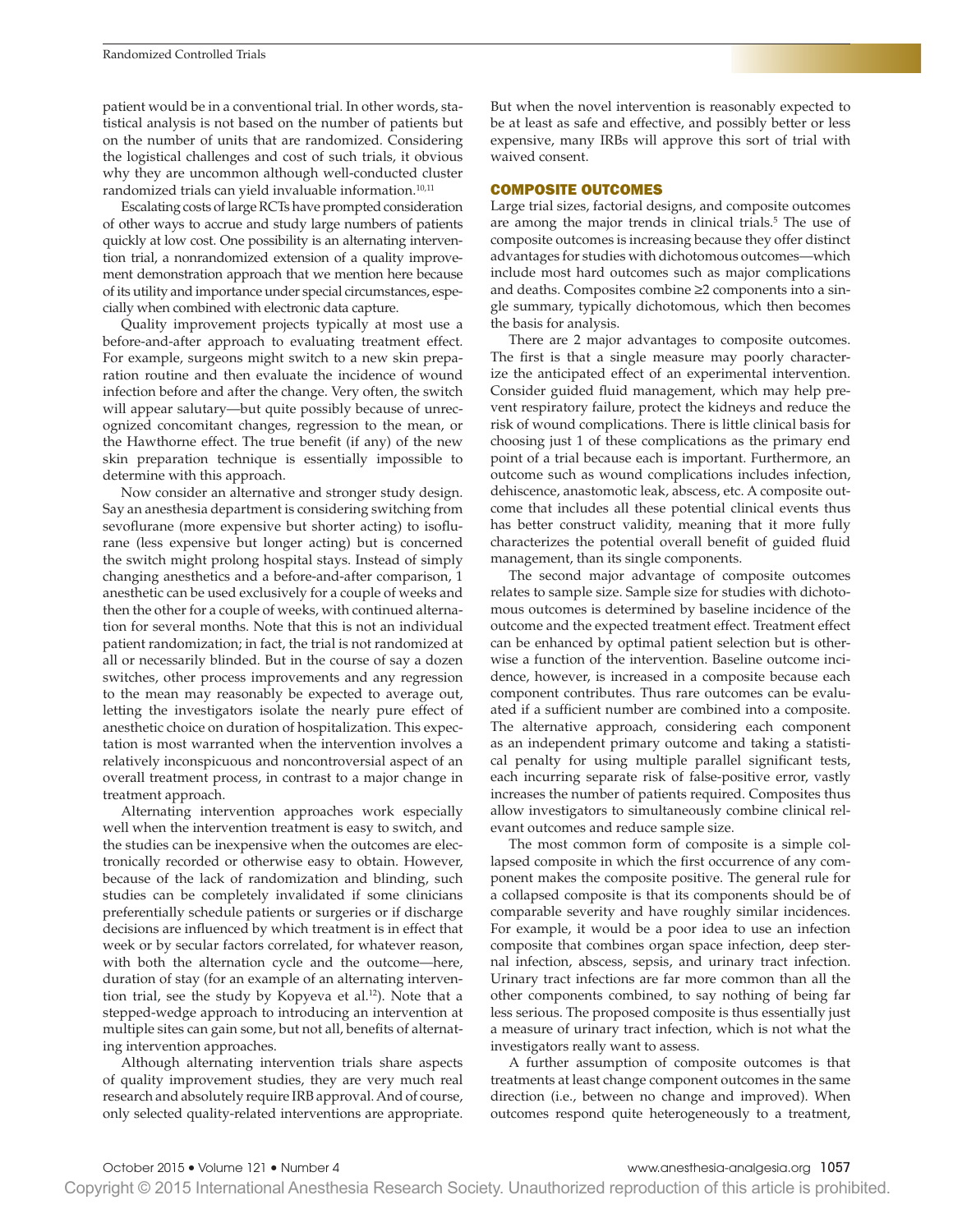composites become difficult to interpret. Consider, for example, a composite of vascular complications that includes myocardial infarctions and stroke. β-Blockers affect each differently, signifcantly reducing myocardial infarctions while increasing stroke.<sup>13</sup> Simply adding the incidence of each (1 positive and 1 negative) might wrongly imply that β-blockers have little overall effect, whereas they in fact have clinically important, but divergent, actions.

Fortunately, there are alternatives to simple collapsed composites. In fact, there are many ways to construct and analyze composites, some of which avoid the general requirement for components to have comparable incidences and severities (for more detail about composite outcomes and associated statistical complexities, see Mascha and Imrey<sup>14</sup> and Mascha and Sessler<sup>15</sup>).

# SAMPLE SIZE, INTERIM ANALYSES, AND STOPPING RULES

Before the mid-1970s, clinical trialists were faced with an uncomfortable choice between adequate trial monitoring and controlling chance error. Well-designed trials were planned to control the potential for false-positive and falsenegative results within what were considered acceptable limits, often 5% for the chance of false-positive results and 10% or 20% for the chance of false-negative results. But such performance characteristics were based on the assumption that trials would be analyzed only once when results from all patients had been obtained.

Investigators, however, would often monitor accumulating results that, depending on how trends developed, might raise concerns about the ethical basis or fnancial advisability of continuing to enroll patients. Investigators might also informally evaluate results as they accrued and stop trials when their efficacy results reached statistical significance. The difficulty with this approach is that such multiple unprotected looks at the data for efficacy signals substantially increase a study's chance of false-positive error. Similarly, multiple looks for possible safety concerns increase the chance of stopping too early because of transient random imbalances in adverse events and thus the chance of a false-negative error.

Multiple looks are problematic because trial results are infuenced not only by true population differences but also by the vagaries of chance in how these play out over time, as results from a particular clinical trial sample accumulate. Observed values at various times during the trial are thus sometimes greater than the true population differences, if any, and at other times less. The degree to which observed values differ from true population values is a function of sample size, with more variability being observed in small studies, which is why power improves with larger size.

The trouble is that investigators who evaluate data as it accrues, even informally, and stop a study when the results look good, are effectively choosing a random high point on the difference curve as it evolves over time. Because the chance that a random curve will meet any particular fxed criterion at any one of many possible times is, by defnition, greater than the chance it will meet that criterion at a single predetermined time, random false-positive and false-negative errors will be far more likely with multiple looks than with a single evaluation at the end, unless the statistical significance criterion is made more stringent to account for multiple interrogations of the data. The risk of overstating treatment effects is not restricted to formal analysis and remains even if data are only informally inspected by investigators. Multiple unprotected evaluations of data may, in part, explain why many studies, especially small ones, are subsequently contradicted.16

Group sequential clinical trials, proposed by Pocock et al.17 and extensively developed since, provide a menu of practical solutions to this problem. Within this framework, multiple looks at trial results are completely acceptable if governed by a formal interim analysis plan incorporated in the clinical trial design. Rather than allowing each additional look to further increase the chances of false-positive and/or false-negative conclusions above the target levels, 5% and 20% for instance, group sequential designs reduce the error probabilities at each look, so that the original, planned overall false-positive and false-negative error proportions for the entire study are maintained.

In practice, the total false-positive risk (i.e.,  $\alpha$  = type 1 statistical error probability) is distributed across each of the analyses at different times to keep the total at 5%, for example. The simplest way to do this, although conservative, is to divide the intended  $\alpha$ -risk by the number of analyses. So if there are 3 interim looks planned, plus a final evaluation, each might be assessed at  $0.05/4 = 0.0125 = 1.25\%$ . That is, only *P* values <0.0125 would be considered statistically signifcant at any given analysis. A similar process can be used to distribute risk of false-negative error (β = type 2 statistical error probability) over various analysis points (Fig. 1).

Most investigators regard taking equal chances of error at early and late times as placing too much emphasis and risk of error early, when few results are available, at the expense of too little emphasis late, when most or all the results are known. In practice, various formulas are used to distribute risks of false-positive and false-negative errors in ways that allow investigators to better satisfy ethical and fnancial concerns by stopping trials early when data are already sufficiently conclusive as to relative efficacy and/ or safety or when it is clear that continuing the trial cannot achieve the intended objective. Most trials are designed to be increasingly sensitive at later times, with the final test, if the trial does not stop early, only slightly more stringent than its fxed sample size counterpart.

Often, the weighting over time for  $α$ - and  $β$ -risks differs. For example, investigators may want to stop the trial early if there is no evidence of efficacy but continue to a much larger number of patients if the treatment looks effective. This is equivalent to cutting your losses when the treatment does not appear effective but requiring a high degree of evidence if it does.

Group sequential designs exact a price for their fexibility. The sample size planned for such a design is always larger than that needed for a single-look design with the same error probabilities ( $\alpha$  and  $\beta$ ) and hence the same statistical power. However, the difference is usually not large and is mitigated because, in practice, the actual sample size accrued is reduced when the trial stops early. Thus, one must plan for a modestly larger sample size than for a 1-look trial; but on average, group sequential trials require fewer patients, often substantially fewer, because many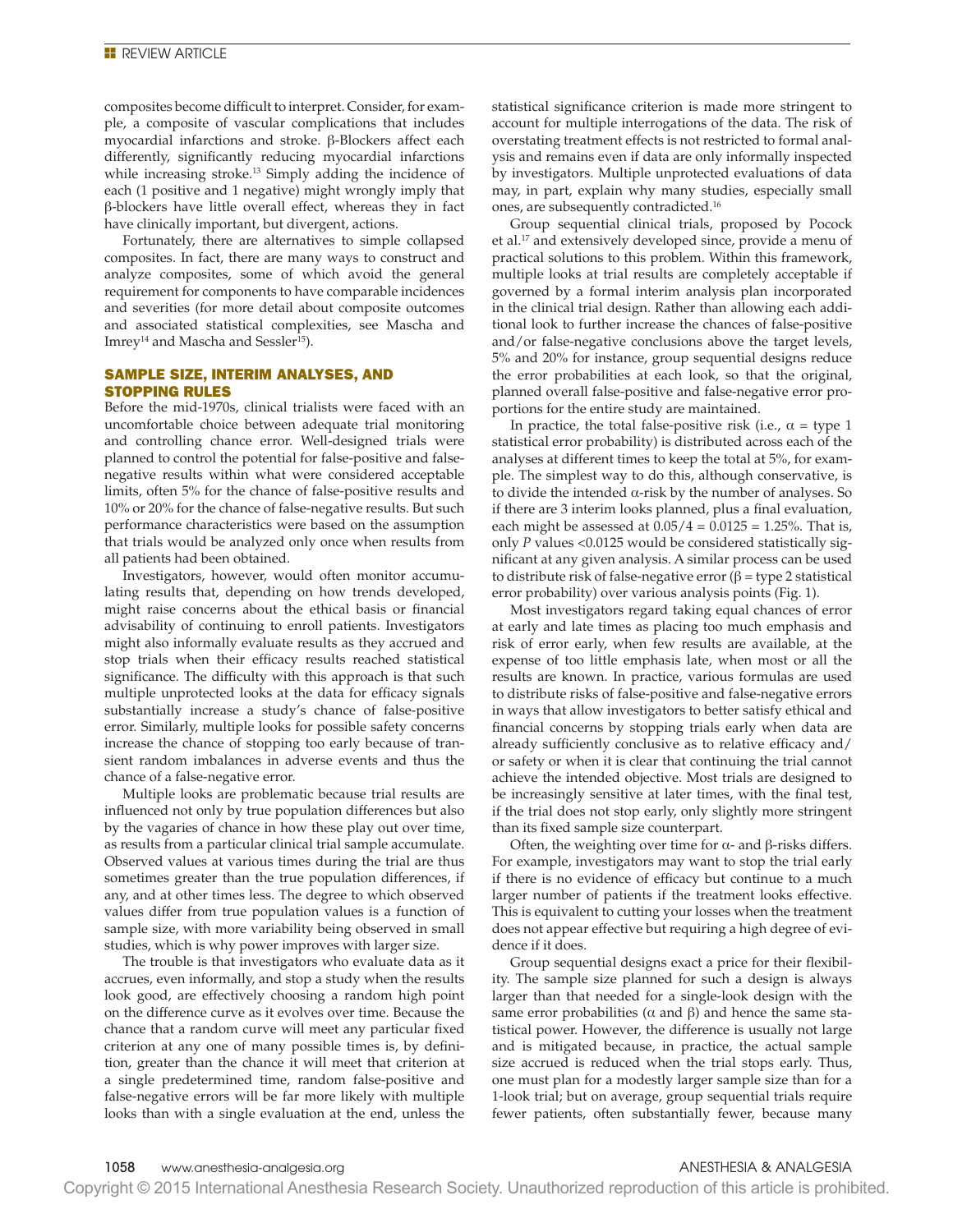

Figure 1. Observed standardized differences in primary postoperative sore throat proportions (green line) at 2 interim analyses (at  $N = 79$  and  $N = 179$ ) and the final analysis (at  $N = 235$ ) of a clinical trial comparing an experimental licorice-based gargle to a sugar solution for prevention of sore throat and postextubation coughing. The upper and lower blue areas are stopping regions for beneft and harm of the licorice solution, respectively; the pink region designates early stopping for futility, and non-significant final differences. Although statistically significant efficacy was demonstrated at the second interim analysis based on 150 patients, this minimal risk the study was nevertheless continued to 235 patients to assess treatment beneft more precisely. This trial had a >50% chance of early stopping after 150 patients due to futility, had there been no real licorice beneft. Reprinted from Ruetzler K, et al. A randomized, double-blind comparison of licorice versus sugar-water gargle for prevention of postoperative sore throat and postextubation coughing. Anesth Analg 2013;117:614–21.

such trials can be stopped early. Trials that are stopped early for unplanned reasons overstate statistical significance if knowledge of accumulated results informs the stopping decision. But a study that is stopped per rule at a scheduled interim analysis is not a "stopped early" trial because it was, in fact, stopped as planned by protocol.

Because group sequential designs have so many advantages, many modern trials include 1 or periodic interim analyses. Most use O'Brien-Fleming stopping boundaries, for which statistical penalties are relatively small. However, each interim look at the data requires special data quality control and database activities, a formal statistical analysis, and review by an executive committee and/or data safety monitoring board. There is thus some fixed cost to each interim analysis. The amount of relevant new information that becomes available during any calendar period between looks, and the potential benefits of stopping at the beginning rather than at the end of the period, will vary among trials and during the course of a single trial, depending on the absolute and relative durations of the patient enrollment, treatment, and follow-up periods and the risks and potential benefts of the experimental treatment. In our experience,  $\leq$ 3 interim looks usually provide sufficient fexibility at the cost of a small increase in the maximum required patient enrollment and a manageable amount of additional statistical and administrative work.

Depending on the size and nature of the trial, interim analyses might be reported to an executive committee or

a completely independent data safety monitoring board. Typically, they are presented on a group A versus group B basis because the decision to stop or continue the trial should usually be independent of the group assignments. Interim analysis results should not be shared with investigators involved in data collection to reduce the risk of bias. Although the statistical properties of group sequential trial designs presume strict adherence to their stopping rules, in practice such bodies consider these statistical rules as guidance, taking into account the scientific context of the study and other factors when making stop-versus-continue decisions.

For studies with normally distributed continuous outcomes, the primary determinants of sample size are outcome variability and treatment effect (difference between the study groups). For dichotomous outcomes, the primary determinants are baseline incidence and treatment effect. Furthermore, the number of study subjects needed increases rapidly, in proportion to the inverse square, as treatment effect is reduced. Although less important than whether data are continuous or dichotomous, the statistical analysis approach also infuences the sample size.

At a baseline incidence of 20%, for example, it takes only 398 patients—199 per group—to give a balanced 2-arm study 80% power at a 5% α for detecting a 50% reduction in the outcome incidence. But, there are few new interventions that provide anything resembling a 50% treatment effect. Given the same baseline risk, powering the study for a 25% risk reduction would require 1812 patients. And for a 20% risk reduction, 2894 patients are needed. The difficulty is that 20% is often the largest treatment that might realistically be expected, and a trial of that size might miss even smaller effects that would be considered highly clinically important.

Of course, treatment effect is not known when investigators begin a trial. After all, the point of a trial is exactly to determine treatment effect. Nonetheless, comparative clinical trials would rarely meet ethical standards unless based on reasonable mechanistic, animal, and some human, data. Thus investigators usually have at least some basis for expecting effect at a given magnitude. Another consideration is clinical importance; there is no point in powering a study for an effect that would not be considered clinically important. The general approach is thus to power trials for plausibly anticipated treatment effects of clinically important magnitude.

Sample size estimation is straightforward for single-look, 2-group trials. But the calculations quickly get difficult, and numerical simulations may be required when dealing with multivariable analysis, nonparametric distributions, composite outcomes, factorial designs, multiple looks, survival or cumulative incidence analyses, and other design complexities.15,18 But in all cases, the most problematic part for investigators is developing realistic estimates of baseline incidence, population variability, treatment effect, and potential patient enrollment rate. Too often, these estimates are optimistic, resulting in underpowered trials.

# EQUIVALENCE AND NONINFERIORITY TRIALS

A placebo is the natural comparator in a trial conducted simply to show that an experimental treatment provides some degree of beneft. Historically, such placebo-controlled trials have confirmed scientific and clinical breakthroughs against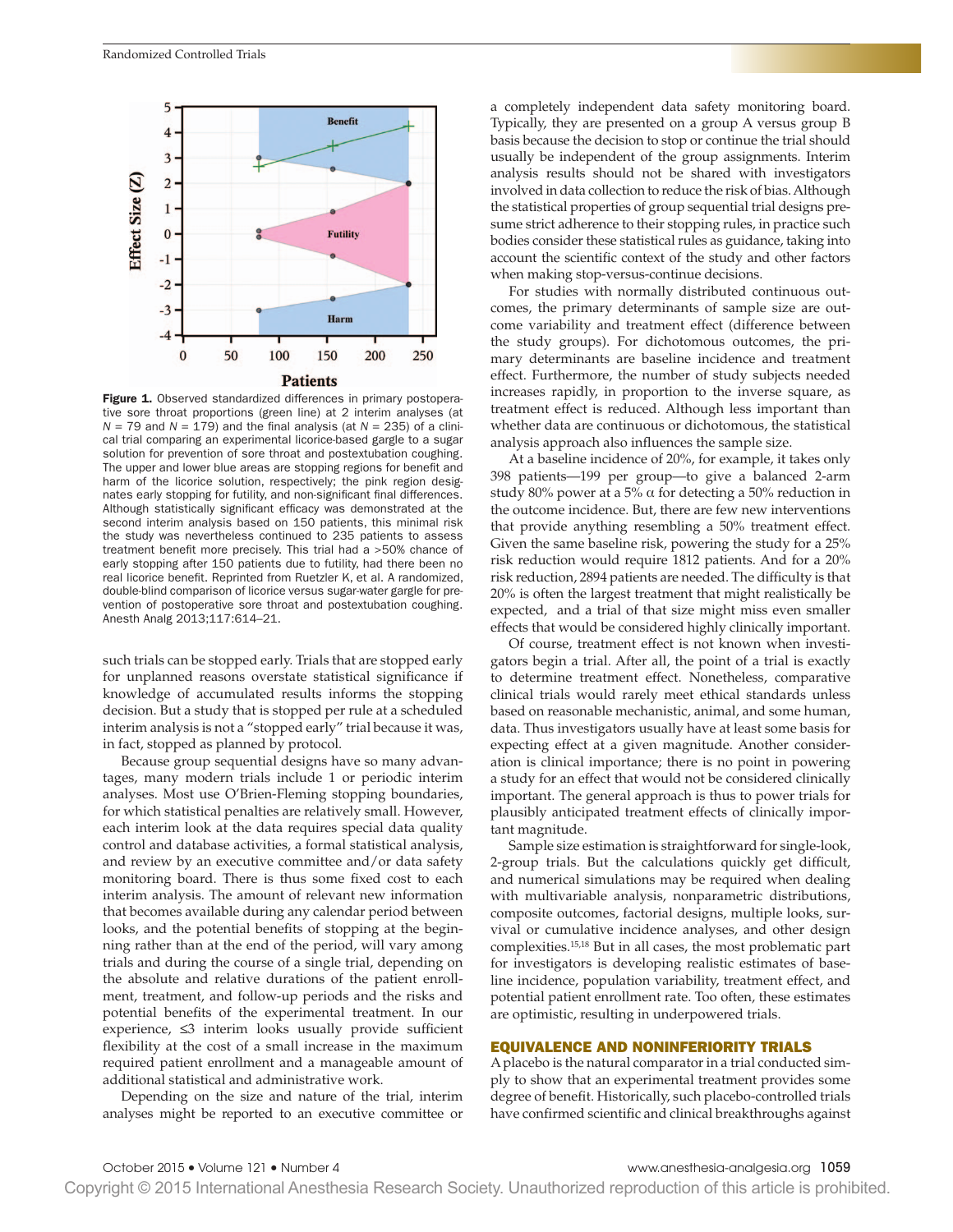previously untreatable medical problems. When comparing a novel experimental treatment with an inactive placebo, the only relevant question is superiority of the presumably active experimental agent. In practice, such studies often use 2-sided statistical hypothesis testing to recognize harm when it occurs, but the hope is to demonstrate a difference in patient responses that favors the treatment.

Increasingly, however, new treatments emerge for problems for which ≥1 existing therapy is already accepted as effective. In such cases, comparison with placebo may be insufficient to support the use of the new treatment, and the provision of some active therapy to research subjects is usually considered an ethical imperative. Instead of superiority to a placebo, investigators may thus seek to show that a novel intervention is at least as good as an active, accepted alternative. For example, a new patient-warming system that is less expensive and easier to use might be considered an improvement over a conventional system, even if it does not warm patients any better.

The statistical approach in such cases is to demonstrate that the new treatment, while it may or may not be superior to its competitor, is not enough worse to clinically matter. Not enough worse, euphemistically termed noninferiority, is defined in terms of a clinically important noninferiority margin, a performance decrement defned as the boundary between a reduction in performance that is ignorable and one that is considered unacceptable. Noninferiority is demonstrated when a 1-sided confidence interval for a comparative measure of treatment efficacy excludes underperformance by greater than or equal to the noninferiority margin.

Equivalence trials are symmetric, bidirectional noninferiority trials: "not enough different" must be shown in both directions, such as by a 2-sided confidence interval that excludes sufficiently large differences favoring either of the treatments being compared. Although noninferiority studies are far more common, equivalence studies are needed when the purpose of the treatment is to regulate and maintain a physiologic parameter within an established target range, as for hormonal agents such as thyroxine and insulin or for anticoagulants such as heparin and warfarin. The relationships between superiority, equivalence, and noninferiority approaches are shown in Figure 2 (for additional detail, see a recent review.19).

#### TRIAL SIZE

Trial size matters!20 In 1000 independent fips of a coin, the proportion of heads will very likely fall within ±3% of the expected proportion of 50% and thus give a precise estimate of the truth, meaning the coin's long-run proportion, or chance, of heads. Because fipping the coin 1000 times again would likely produce another result within the same range, the 2 sequences of coin fips will be fairly close, usually within 6% of one another.

But now consider fipping the same coin just 10 times. It would be unsurprising to observe a proportion of heads anywhere from 30% to 70% or for that matter from 20% to 80%. Nor would it be surprising to fnd that the proportion of heads in a second 10 fips departs considerably from the proportion among the frst 10. Such a study (10 coin fips) therefore does not produce either a stable result from one repetition to another or a precise estimate of the truth: its



95% confidence intervals for difference in means

Figure 2. Sample confidence intervals and inference for trials assessing superiority, noninferiority, or equivalence of treatment T to standard S.  $NI =$  noninferiority. Notice, for example, that confidence intervals for results B and C are identical, but the permitted conclusions quite different because the designs and hypotheses differ. [Reprinted with modifcations from Mascha EJ, Sessler DI. Equivalence and noninferiority testing in regression models and repeated-measures designs. Anesth Analg 2011;112:678–87.]

results are fragile. This intuitive comparison illustrates the the probabilistic Central Limit Theorem that, other things being equal, the precision of a study improves in proportion to the square root of the number of subjects. Or, to put this in practical terms, the larger the study, the more likely it is that the results will closely refect the target characteristics of the underlying biological system and be closely replicated if the study was repeated.<sup>21</sup>

Another reason trial size matters is that randomization only assures that the treatment groups will be comparable in sufficiently large trials. In large trials, treatment groups will almost always be very similar. But in small trials, by pure bad luck, the treatment groups may differ enough for such differences to distort (by confounding) the results. The number of patients required to provide reasonable assurance of baseline homogeneity is considerably larger than generally appreciated. For example, with 100 patients per group in a 2-arm trial in a population with men and women equally represented, the fractions of men and women will differ between groups by >10% in 15% of such trials and by >7% in a third of them.

As noted above, the number of patients needed for various types of studies depends on a host of factors, including the type of outcome, its incidence if dichotomous and variability if quantitative, the duration of follow-up, and the outcome difference between the experimental and control treatments (treatment effect) that the study is intended to detect. But larger trials increase the precision in estimating the treatment effects and always enhance the confdence in the results.22 Large randomized trials often reverse medical practices that were based on small studies.23

It is worth considering that with a *P* value of 0.05, which is generally considered significant, the probability of a repeat trial being significant when the first trial has accurately estimated the true treatment is only 50%. The

# 1060 www.anesthesia-analgesia.org ANESTHESIA & ANALGESIA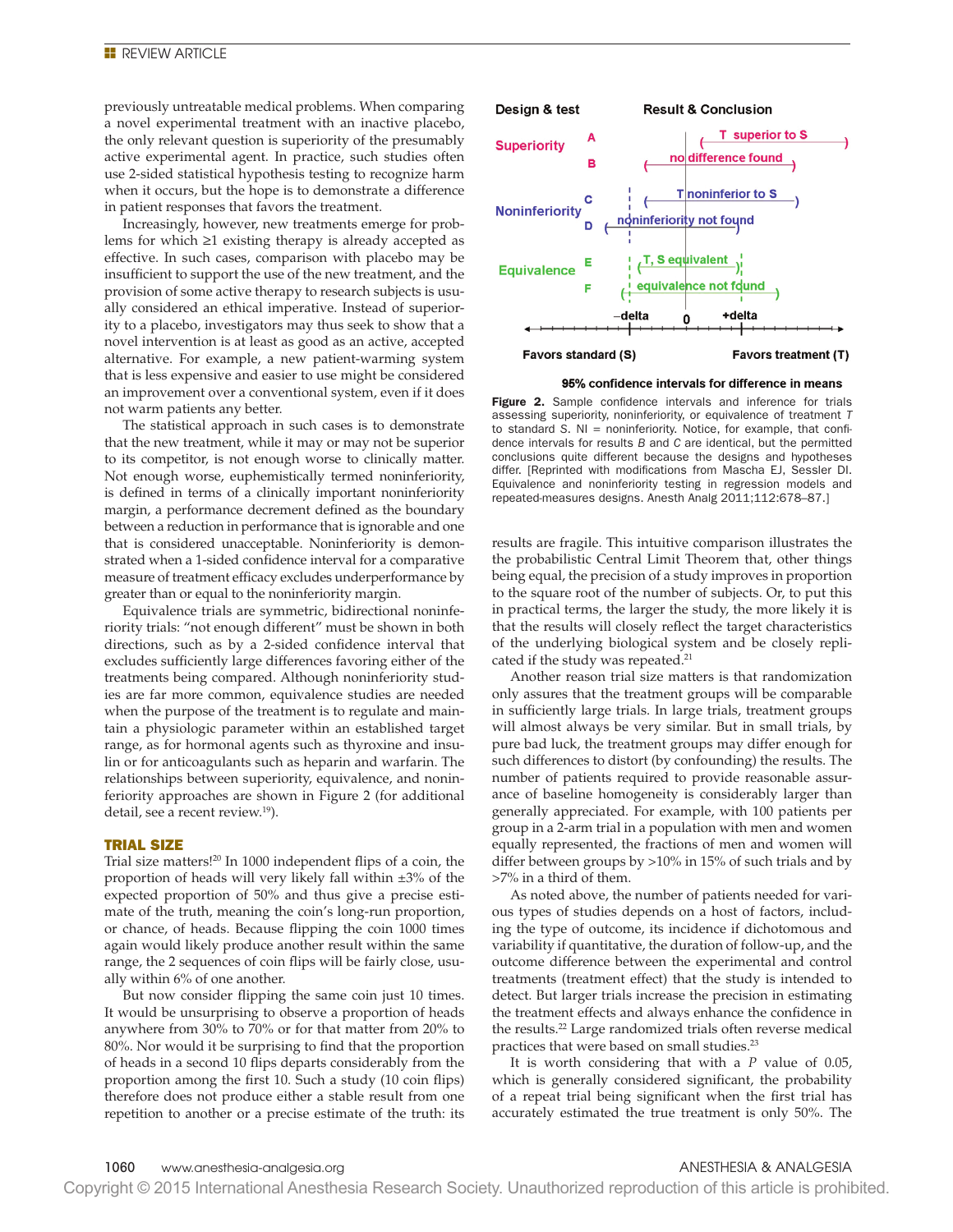*P* value needs to be 0.005 for this replication probability to reach the conventional power criterion of 80% and 0.0001 to reach 95%.24 These criteria have recently been suggested as replacements for the 5% and 1% *P* value criteria by which results are currently conventionally labeled statistically significant, or highly statistically significant.<sup>25</sup> Note that signifcance conventionally means that, were there no real treatment effect, <5% of trials would be expected to produce a difference between outcomes of treatment and control groups as large as that observed (ignoring possible issues of bias). But that is not really what clinicians need to know; instead, they need bounds on the confidence intervals around the observed treatment effect that are narrow enough to be clinically useful. Tight confidence intervals result from sample sizes well exceeding those required to barely confirm statistical significance.

# CLINICAL EQUIPOISE

The ethical basis for randomized trials is equipoise. The term means that investigators and oversight bodies collectively judge that the bases for favoring each treatment are roughly balanced, so that the groups receiving each treatment are equally likely to receive greater benefit, with benefit being broadly defined. For example, a novel intervention might be considered beneficial if it provided: (1) superior treatment effect; (2) comparable treatment effect with fewer side effects; (3) comparable treatment effect but is easier for patients or physicians to implement; or (4) comparable treatment effect at lower cost. Of course, many other costbenefit combinations are possible.

Equipoise is generally achieved by comparing an experimental treatment with the best existing treatment, to which it may or may not prove superior. A major task for IRBs is to judge that there truly is equipoise and that patients in the control group used for comparison are getting the best current treatment and thus are not being disadvantaged by participation in the trial. Note that the control group should receive at least best current local practice and preferably best available treatment. Thus, placebo controls should be restricted to situations in which there is no generally accepted treatment or with suitable rescue with clearly effective drugs (as in many pain studies). For example, it would seem questionable these days to conduct an antiemetic trial in which high-risk control patients were given a placebo now that many safe and effective treatments are available.

An important point is that during a trial, individuals may have strong (and varied) opinions about which treatment is best. Nonetheless, participants and safety monitors may agree that the trial will provide crucial evidence for adjudicating these opinions. In other words, individual opinions and expectations do not preclude equipoise when there is a consensus that additional evidence is required. While it is tempting to assume that a novel treatment will be better (the source of much measurement bias), that turns out to be the case well under half of the time in substantial trials.<sup>26</sup> History documents that it is very hard to predict whether a novel treatment will actually prove superior in terms of efficacy and safety—which is exactly why trials are necessary.

# THREATS TO VALIDITY

Randomization and blinding provide excellent protection against selection bias, confounding, and measurement bias. However, there are numerous other threats to trial validity that compromise conclusions. Consequently, the fraction of unrepeatable published trials is probably far higher than generally appreciated.<sup>16,22</sup> Care in design, conduct, and reporting of trials is associated with improved validity.<sup>27</sup>

Inadequate trial size, as discussed above, reduces trial validity. But there are many other subtle threats to individual studies and the medical literature in general. Among the most important is publication bias, which has considerable potential to seriously distort medical literature, and is hardly restricted to clinical trials.<sup>28</sup>

There are 3 main reasons why studies may not be published. The frst is that the study might not even be completed. To the extent that investigators see negative results while the study is in progress, they may decide not to complete the project or a sponsor may decline to continue funding the project. (The bias inherent in this decision is why investigators and sponsors should normally be blinded to trial results, and why results should only be evaluated at predefned interim analysis points.) Trials may also be stopped because of inadequate enrollment.<sup>29</sup> The resulting underpowered study may not be publishable even if the investigators wish otherwise, but often they do not even try.

The second reason negative studies may not be published is that investigators often do not even submit negative results for peer review, concluding that the results are uninteresting or unlikely to be accepted. And to some extent, they may be correct that their work may not be accepted in their journal(s) of choice, which is the third reason negative results may remain unpublished. A more subtle problem is that corporate sponsors may deliberately restrict submission of negative results.30

Competent studies with negative results should be accepted for publication, but they may be given lower priority than positive results by reviewers and editors. The pervasive damage from publication bias is now better understood by editors who seem more willing to publish high-quality negative results. But to the extent that studies are stopped early without statistical justification, results are likely to be underpowered with an ambiguous rather than a truly negative result, reducing a publication's attractiveness to journal editors.

The primary result of publication bias is that, for 1 reason or another, negative results are less likely to appear in print than positive ones. Obviously, this distorts the literature and makes it more likely that a clinician will conclude based on available evidence—that a treatment is effective when it actually is not. The problem is especially serious when available results are included in systematic reviews and meta-analyses that essentially assume that all results are available for analysis. Nonetheless, evidence suggests that meta-analyses of small trials are generally consistent with subsequent large trials.<sup>31</sup>

Design choices obviously infuence the interpretation of study results. For example, using a placebo control rather than the best currently available treatment makes experimental interventions appear superior. Although considered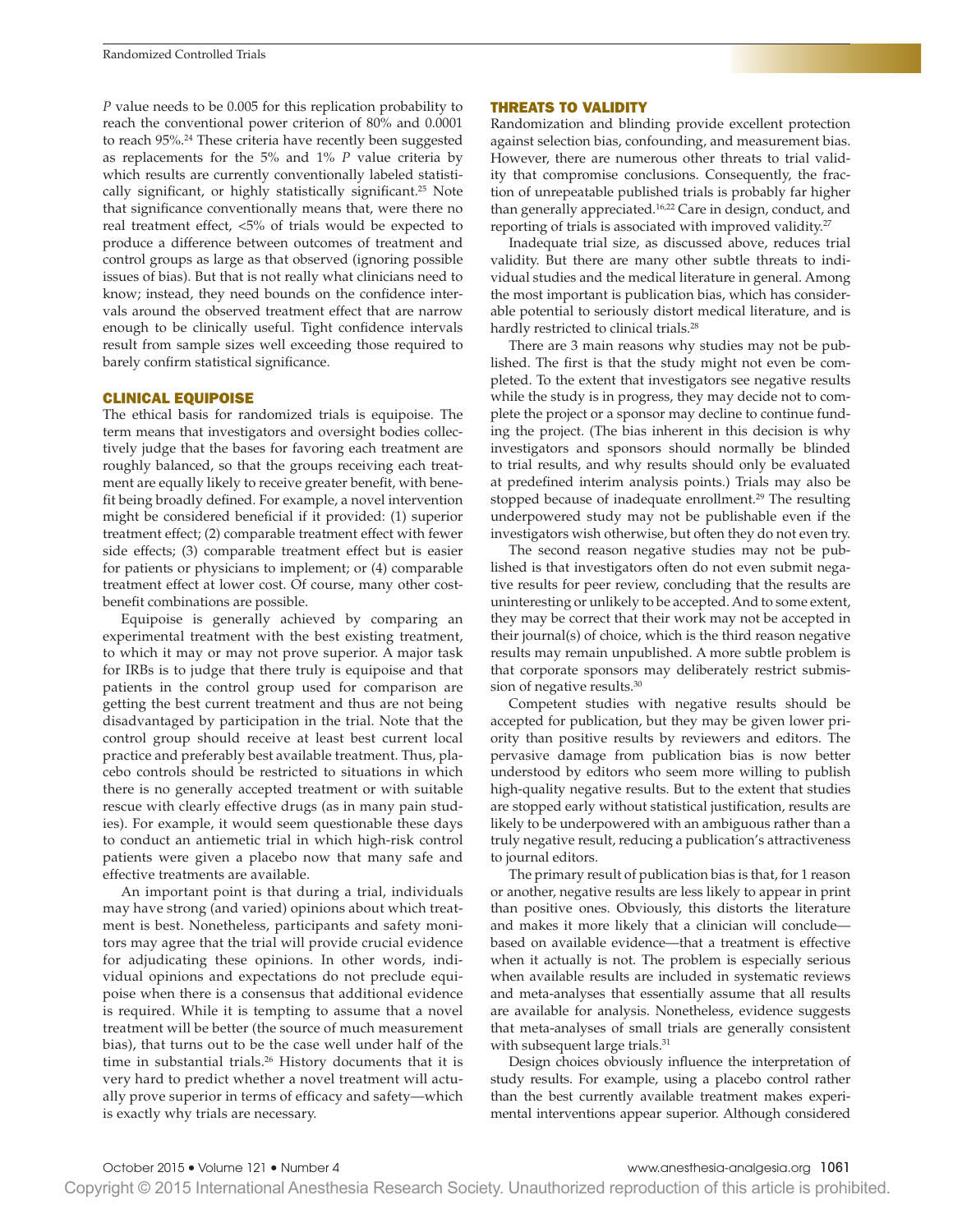unethical for serious diseases where there are effective alternatives, the practice continues because of pressure from sponsors and because the expected larger treatment effect allows smaller and less expensive trials. A more insidious approach is the use of control and experimental drug doses that are not comparable; to the extent that the experimental dose is functionally higher, its efficacy will presumably be enhanced.

Loss to follow-up (attrition bias) is another subtle way trial results can be compromised, consider, for example, a trial comparing an effective analgesic—say morphine—with an ineffective experimental treatment. Patients randomly assigned to the experimental treatment will find their analgesia inadequate and many will drop out of the study. And once out, they will no longer contribute pain scores or other outcome data. Those who remain will be the ones who have least pain or are otherwise pain tolerant. Their pain scores will typically be considerably lower than those of patients on the experimental therapy who dropped out. Average results for patients who remained in the study will thus far overestimate the analgesic beneft of the experimental treatment, perhaps even making it appear comparable with morphine.

Intention-to-treat analysis is a widely used strategy for countering such postrandomization biases, which, in effect, break the balance between treatment groups fostered by the randomization process. The intent-to-treat concept is neatly captured by the catch-phrase "Where randomized, there analyzed." This analytic philosophy retains patients in the group to which they were randomly assigned, no matter what occurs during the trial. Patients who drop out of the study before the recording of an outcome are analyzed by using an imputed outcome, preferably by a multiple imputation technique grounded in statistical theory but sometimes in practice by an average value in other patients or that patient's last observation carried forward. Patients who remain in a study but are noncompliant with the assigned treatment, even those who switch to another treatment and/ or never receive the one randomly assigned, are analyzed as members of their original randomized group.

The intention-to-treat approach is counter intuitive, but well justifed when understood. Retaining randomized groups as originally constituted assures that, in the analysis, departures from assigned treatments and differential dropout will not exaggerate true treatment differences. In contrast, if dropouts and treatment crossovers are excluded from analysis, or crossovers analyzed in the groups to which they move, or other ad hoc approaches used, biases of unknown magnitude and direction may occur. Intentionto-treat analyses thus protect against exaggeration of a true treatment effect, or even production of a spurious one, at the expense of potentially underestimating treatment effects and diminishing study power. But because intention-to-treat analyses also attenuate differences in harm, they are generally used only for efficacy comparisons, with adverse events compared between groups refecting treatments actually received. Comparisons on this basis are termed per-protocol analyses and are often used for secondary analyses.

# CONSORT REPORTING GUIDELINES

Various checklists and guidelines have been proposed for reporting of clinical trials, with the Consolidated Standards of Reporting Trials (CONSORT) guidelines being by far the

most commonly used. Some journals now require authors to submit a specifc checklist documenting that all relevant elements are addressed in their articles. But, with or without a formal checklist, skilled reviewers will expect to see relevant critical components addressed.32,33

The CONSORT checklist includes 25 items, many with subelements. Among these, perhaps the most important are (1) type of trial (i.e., parallel group, factorial); (2) important changes after starting enrollment; (3) eligibility criteria; (4) interventions, with sufficient detail to allow replication;  $(5)$ completely defned prespecifed primary and secondary outcomes; (6) interim analyses, stopping rules, and sample size determination and justification; (7) how randomization was generated and allocation concealed; (8) blinding; (9) statistical methods; (10) subject enrollment, participation, and loss (usually presented as a diagram); (11) why the study ended, if not taken to completion; (12) baseline characteristics for each group (usually a table); (13) outcomes with appropriate measures of variance; (14) harms in each group; and (15) public trial registration (registry and number).

The most obvious way for investigators to be sure of being able to provide each of the CONSORT elements is to incorporate them into protocols. Investigators can also consult the Standard Protocol Items: Recommendations for Interventional Trials (SPIRIT) checklist during the trial design phase.<sup>34</sup>

# **CONCLUSIONS**

Randomized assignment of treatment excludes reverse causation and selection bias and, in sufficiently large studies, effectively prevents confounding. Well-implemented blinding prevents measurement bias. Studies that include these protections are called randomized, blinded clinical trials and, when conducted with sufficient numbers of patients, provide the most valid clinical research results. Although conceptually straightforward, design of clinical trials requires thoughtful trade-offs among competing approaches—all of which infuence the number of patients required, enrollment time, internal and external validity, ability to evaluate interactions among treatments, and cost.

Because randomized trials are so expensive and time consuming, the number of patients required is an overriding concern. Many trials evaluate mediators or intermediate outcomes, often characterized by continuous measurements. Hard outcomes (i.e., myocardial infarction, respiratory arrest, or death) that are much more serious and interesting are usually dichotomous and thus require far more patients. Subject selection also infuences the sample size by increasing baseline event rates or reducing variability.

Crossover designs reduce required sample size but are limited to short-term interventions with minimal carry-over effects. Factorial designs are efficient, have the capacity to detect interactions, and can be used with any type of outcome. And novel study designs, such as alternating intervention approaches, can speed enrollment and enhance efficiency. The field of clinical trial design is rapidly evolving, and this review has attempted only a basic introduction. Estimating the number of patients required for a trial can range from trivial to extraordinarily complex depending on the trial design and is further complicated by inclusion of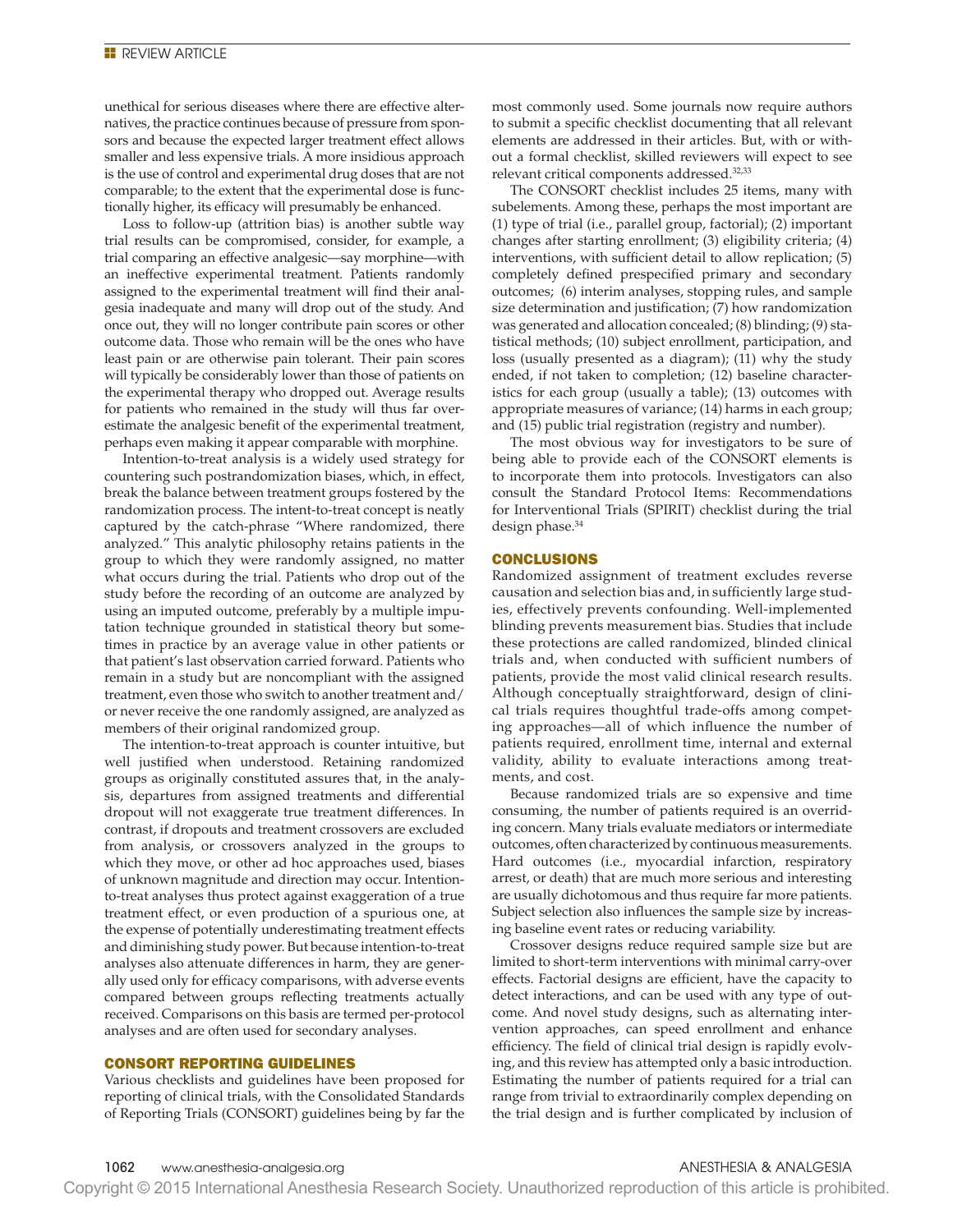interim analyses. Even beyond the basics of selecting a valid design for a particular problem, choices made within the context of a general trial design have considerable potential for enhancing a trial's strength and feasibility.  $\blacksquare$ 

#### DISCLOSURES

**Name:** Daniel I. Sessler, MD.

**Contribution:** This author helped write the manuscript.

Attestation: Daniel I. Sessler approved the final manuscript. **Name:** Peter B. Imrey, PhD.

**Contribution:** This author helped design the study and write the manuscript.

**Attestation:** Peter B. Imrey approved the fnal manuscript. **This manuscript was handled by:** Steven L. Shafer, MD.

#### REFERENCES

- 1. Devereaux PJ, Yusuf S. The evolution of the randomized controlled trial and its role in evidence-based decision making. J Intern Med 2003;254:105–13
- 2. Kaptchuk TJ, Friedlander E, Kelley JM, Sanchez MN, Kokkotou E, Singer JP, Kowalczykowski M, Miller FG, Kirsch I, Lembo AJ. Placebos without deception: a randomized controlled trial in irritable bowel syndrome. PLoS One 2010;5:e15591
- 3. Deans KJ, Minneci PC, Danner RL, Eichacker PQ, Natanson C. Practice misalignments in randomized controlled trials: Identification, impact, and potential solutions. Anesth Analg 2010;111:444–50
- 4. Deans KJ, Minneci PC, Suffredini AF, Danner RL, Hoffman WD, Ciu X, Klein HG, Schechter AN, Banks SM, Eichacker PQ, Natanson C. Randomization in clinical trials of titrated therapies: unintended consequences of using fxed treatment protocols. Crit Care Med 2007;35:1509–16
- 5. Sessler DI, Devereaux PJ. Emerging trends in clinical trial design. Anesth Analg 2013;116:258–61
- 6. Devereaux PJ, Mrkobrada M, Sessler DI, Leslie K, Alonso-Coello P, Kurz A, Villar JC, Sigamani A, Biccard BM, Meyhoff CS, Parlow JL, Guyatt G, Robinson A, Garg AX, Rodseth RN, Botto F, Lurati Buse G, Xavier D, Chan MT, Tiboni M, Cook D, Kumar PA, Forget P, Malaga G, Fleischmann E, Amir M, Eikelboom J, Mizera R, Torres D, Wang CY, VanHelder T, Paniagua P, Berwanger O, Srinathan S, Graham M, Pasin L, Le Manach Y, Gao P, Pogue J, Whitlock R, Lamy A, Kearon C, Baigent C, Chow C, Pettit S, Chrolavicius S, Yusuf S; POISE-2 Investigators. Aspirin in patients undergoing noncardiac surgery. N Engl J Med 2014;370:1494–503
- 7. Devereaux PJ, Sessler DI, Leslie K, Kurz A, Mrkobrada M, Alonso-Coello P, Villar JC, Sigamani A, Biccard BM, Meyhoff CS, Parlow JL, Guyatt G, Robinson A, Garg AX, Rodseth RN, Botto F, Lurati Buse G, Xavier D, Chan MT, Tiboni M, Cook D, Kumar PA, Forget P, Malaga G, Fleischmann E, Amir M, Eikelboom J, Mizera R, Torres D, Wang CY, Vanhelder T, Paniagua P, Berwanger O, Srinathan S, Graham M, Pasin L, Le Manach Y, Gao P, Pogue J, Whitlock R, Lamy A, Kearon C, Chow C, Pettit S, Chrolavicius S, Yusuf S; POISE-2 Investigators. Clonidine in patients undergoing noncardiac surgery. N Engl J Med 2014;370:1504–13
- 8. Apfel CC, Korttila K, Abdalla M, Kerger H, Turan A, Vedder I, Zernak C, Danner K, Jokela R, Pocock SJ, Trenkler S, Kredel M, Biedler A, Sessler DI, Roewer N; IMPACT Investigators. A factorial trial of six interventions for the prevention of postoperative nausea and vomiting. N Engl J Med 2004;350:2441–51
- 9. Landsberger H. Hawthorne Revisited: Management and the Worker: Its Critics, and Developments in Human Relations in Industry. Ithaca, NY: Cornell University Press
- 10. Huang SS, Septimus E, Kleinman K, Moody J, Hickok J, Avery TR, Lankiewicz J, Gombosev A, Terpstra L, Hartford F, Hayden MK, Jernigan JA, Weinstein RA, Fraser VJ, Haffenreffer K, Cui E, Kaganov RE, Lolans K, Perlin JB, Platt R; CDC Prevention Epicenters Program; AHRQ DECIDE Network and Healthcare-Associated Infections Program. Targeted versus universal decolonization to prevent ICU infection. N Engl J Med 2013;368:2255–65
- 11. Kappen TH, Moons KG, van Wolfswinkel L, Kalkman CJ, Vergouwe Y, van Klei WA. Impact of risk assessments on prophylactic antiemetic prescription and the incidence of postoperative nausea and vomiting: a cluster-randomized trial. Anesthesiology 2014;120:343–54
- 12. Kopyeva T, Sessler DI, Weiss S, Dalton JE, Mascha EJ, Lee JH, Kiran RP, Udeh B, Kurz A. Effects of volatile anesthetic choice on hospital length-of-stay: a retrospective study and a prospective trial. Anesthesiology 2013;119:61–70
- 13. Devereaux PJ, Yang H, Yusuf S, Guyatt G, Leslie K, Villar JC, Xavier D, Chrolavicius S, Greenspan L, Pogue J, Pais P, Liu L, Xu S, Malaga G, Avezum A, Chan M, Montori VM, Jacka M, Choi P: Effects of extended-release metoprolol succinate in patients undergoing non-cardiac surgery (POISE trial): a randomised controlled trial. Lancet 2008;371:1839–47
- 14. Mascha EJ, Imrey PB. Factors affecting power of tests for multiple binary outcomes. Stat Med 2010;29:2890–904
- 15. Mascha EJ, Sessler DI: Design and analysis of studies with binary-event composite endpoints. Anesth Analg 2011;112:1461–71
- 16. Ioannidis JP. Contradicted and initially stronger effects in highly cited clinical research. JAMA 2005;294:218–28
- 17. Pocock SJ, Assmann SE, Enos LE, Kasten LE. Subgroup analysis, covariate adjustment and baseline comparisons in clinical trial reporting: current practice and problems. Stat Med 2002;21:2917–30
- 18. Mascha EJ, Turan A. Joint hypothesis testing and gatekeeping procedures for studies with multiple endpoints. Anesth Analg 2012;114:1304–17
- 19. Mascha EJ, Sessler DI. Equivalence and noninferiority testing in regression models and repeated-measures designs. Anesth Analg 2011;112:678–87
- 20. Devereaux PJ, Chan MT, Eisenach J, Schricker T, Sessler DI. The need for large clinical studies in perioperative medicine. Anesthesiology 2012;116:1169–75
- 21. Walsh M, Srinathan SK, McAuley DF, Mrkobrada M, Levine O, Ribic C, Molnar AO, Dattani ND, Burke A, Guyatt G, Thabane L, Walter SD, Pogue J, Devereaux PJ. The statistical significance of randomized controlled trial results is frequently fragile: a case for a Fragility Index. J Clin Epidemiol 2014;67:622–8
- 22. Ioannidis JP. Why most published research fndings are false. PLoS Med 2005;2:e124
- 23. Prasad V, Vandross A, Toomey C, Cheung M, Rho J, Quinn S, Chacko SJ, Borkar D, Gall V, Selvaraj S, Ho N, Cifu A. A decade of reversal: an analysis of 146 contradicted medical practices. Mayo Clin Proc 2013;88:790–8
- 24. Goodman SN. A comment on replication, p-values and evidence. Stat Med 1992;11:875–9
- 25. Johnson VE. Revised standards for statistical evidence. Proc Natl Acad Sci U S A 2013;110:19313–7
- 26. Gordon D, Taddei-Peters W, Mascette A, Antman M, Kaufmann PG, Lauer MS. Publication of trials funded by the National Heart, Lung, and Blood Institute. N Engl J Med 2013;369:1926–34
- 27. Nowbar AN, Mielewczik M, Karavassilis M, Dehbi HM, Shun-Shin MJ, Jones S, Howard JP, Cole GD, Francis DP; DAMASCENE Writing Group. Discrepancies in autologous bone marrow stem cell trials and enhancement of ejection fraction (DAMASCENE): weighted regression and meta-analysis. BMJ 2014;348:g2688
- 28. Dwan K, Altman DG, Arnaiz JA, Bloom J, Chan AW, Cronin E, Decullier E, Easterbrook PJ, Von Elm E, Gamble C, Ghersi D, Ioannidis JP, Simes J, Williamson PR. Systematic review of the empirical evidence of study publication bias and outcome reporting bias. PLoS One 2008;3:e3081
- 29. Kasenda B, von Elm E, You J, Blümle A, Tomonaga Y, Saccilotto R, Amstutz A, Bengough T, Meerpohl JJ, Stegert M, Tikkinen KA, Neumann I, Carrasco-Labra A, Faulhaber M, Mulla SM, Mertz D, Akl EA, Bassler D, Busse JW, Ferreira-González I, Lamontagne F, Nordmann A, Gloy V, Raatz H, Moja L, Rosenthal R, Ebrahim S, Schandelmaier S, Xin S, Vandvik PO, Johnston BC, Walter MA, Burnand B, Schwenkglenks M, Hemkens LG, Bucher HC, Guyatt GH, Briel M. Prevalence, characteristics, and publication of discontinued randomized trials. JAMA 2014;311:1045–51

### October 2015 ڇ Volume 121 ڇ Number 4 www.anesthesia-analgesia.org 1063